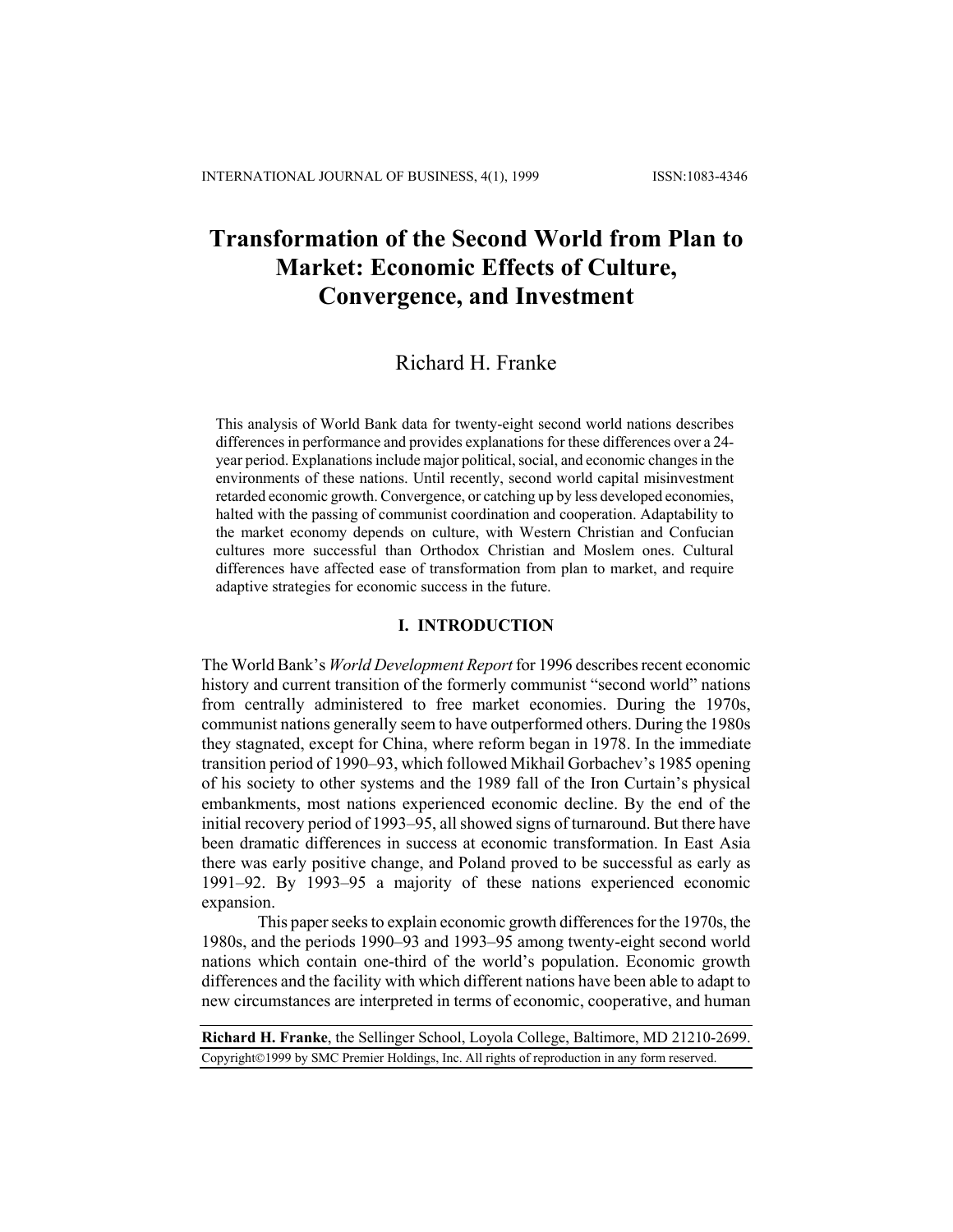factors in performance.

Three possible explanations are examined: (1) The economic theory that *investment* affects national economic growth; (2) the comparative economic theory that *convergence* or catching up allows more rapid development by lagging economies within cooperating groups of nations; and (3) the human behavior theory that historically-developed attitudes, motivation patterns, and capacities embodied in national *culture* affect economic growth.

(1) According to U.S. Commerce Department economist Edward Denison, the conventional wisdom in economics is that higher *investment* ratios lead to higher rates of national economic growth. But cross-national analyses of already developed nations shows that "whatever relationship does exist results more from the effect of rapid growth on investment than from the effect of investment on growth" ([10], 221; cf. Franke [12]). In addition, quantitative analysis of business units in North America and Europe by the PIMS (Profit Impact of Market Strategy) research group shows that "high-investment intensity acts as a powerful drag on profitability" (Buzzell and Gale [8], 10 and ch. 7; elaboration by Franke and Edlund [18]). Even in market economies, investment in new technology without attention to its effective utilization can lead to diminished economic performance (Franke [15]; Attewell [1]).

In planned economies, the situation may be worse. For example, after World War II, "acceleration in [communist country] growth involved a government effort to mobilize very high rates of investment (Maddison [25], 36)." But "with near-complete state ownership, enterprises lacked the defined property rights that spur work effort and profitmaking in market economies. Firms had little reason to use inputs efficiently [and] … the deep inefficiencies of planning became increasingly evident with time." In the Soviet Union and in Eastern Europe, "returns to capital formation began a steady and rapid descent" (World Bank [29], 2–4). Since investment impacts economic performance some years later if at all (Franke [12]), negative effects of misinvestment might reach into the initial transition period. *Hypothesis* (1) is that higher rates of capital investment were not beneficial to the formerly communist countries, but instead higher investment indicates misallocation of resources that resulted in *lower* rates of economic growth.

(2) As described by Andrei Sakharov [26] and William Baumol [4], nations following in the footsteps of an economically advanced nation can have economic growth advantages, so that initially lower levels of economic performance lead to higher rates of economic growth (see examples in Franke [17] and further description of terms by Baumol, Nelson, and Wolff [6]). In the post-World War II period, this process of *convergence* was noteworthy for the United States and its OECD (Organization for Economic Co-operation and Development) allies. Baumol [5] suggests that, for convergence to occur, there should be some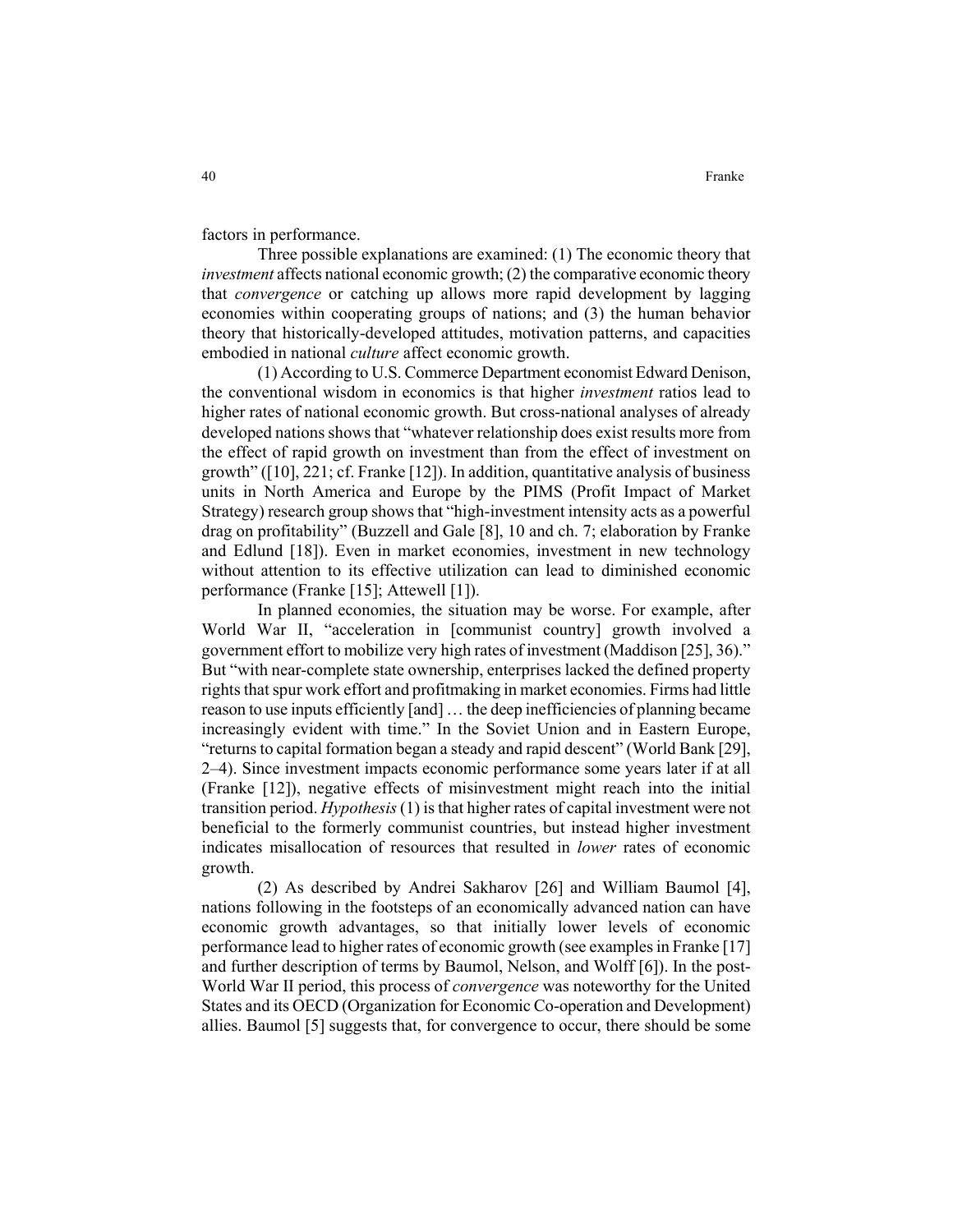degree of cooperation that facilitates technology transfer, labor force learning through temporary migration, and international investment. It seems unlikely that the Soviet Union could have converged through "skiing in the tracks" of the United States economy, as Sakharov pictured, since Soviet antagonism toward the West and unwillingness to learn from their managerial and technological advances made catching up impossible. China, on the other hand, since rapprochement with the United States in the first Nixon Administration, "has been willing to … admit that it is not a first world country and must copy to catch up" (Thurow [28], 57).

In general, until about 1990, preconditions for convergence existed among communist countries, but only within that system. Catching up by less developed communist nations could be expected during the 1970s and 1980s, halting after 1990 when the second world "convergence club" dissolved (adapting terminology applied to high-income nations by Baumol [5], 64). *Hypothesis* (2) is that internal second world convergence or catching up did occur until 1990, resulting in more rapid economic growth for lower GNP/capita nations which copied from and coordinated with higher GNP/capita nations.

(3) In the first (developed Western) and third (noncommunist less developed) worlds, differences in national economic growth rates can be explained largely by differences in cultural variables, using concepts and data from Max Weber, David McClelland, Geert Hofstede, and Michael Bond (Franke, [11, 13, 16]; Franke, Hofstede and Bond [19]; Franke, Mento, and Brooks [20]). With few exceptions, cultural data for variables such as McClelland's achievement, affiliation, and power motivation and Hofstede's individualism, power distance, and uncertainty avoidance were not collected for second world nations. Nevertheless, cultural indices do exist in that four of the world's major civilizations are found among second world nations, and as suggested by Samuel Huntington [24], these civilizations' deep and enduring cultures are described not by recent industrial or political history, but by histories over centuries that are indicated by their dominant religious traditions. These cultural entities are Western Christian (Roman Catholic and Protestant), Orthodox Christian, Moslem, and Confucian/Buddhist.

*Western* economic development "can be traced to the political and cultural ferment of countervailing feudal, religious, monarchic, and civic forces during and following the Middle Ages. Lack of clear direction made possible scientific, economic, and social innovations in the interstices of power, particularly in some of the 'free cities' and overseas colonies that achieved local autonomy" (Franke [16], 7–2; see Chirot [9]). Angus Maddison amplifies, finding economic success to be based on "the recognition of human capacity to transform the forces of nature through rational investigation and experiment. By the seventeenth century, Western elites had abandoned superstition, magic, and submission to religious authority" ([25], 33). On this foundation, scientific, educational, political, and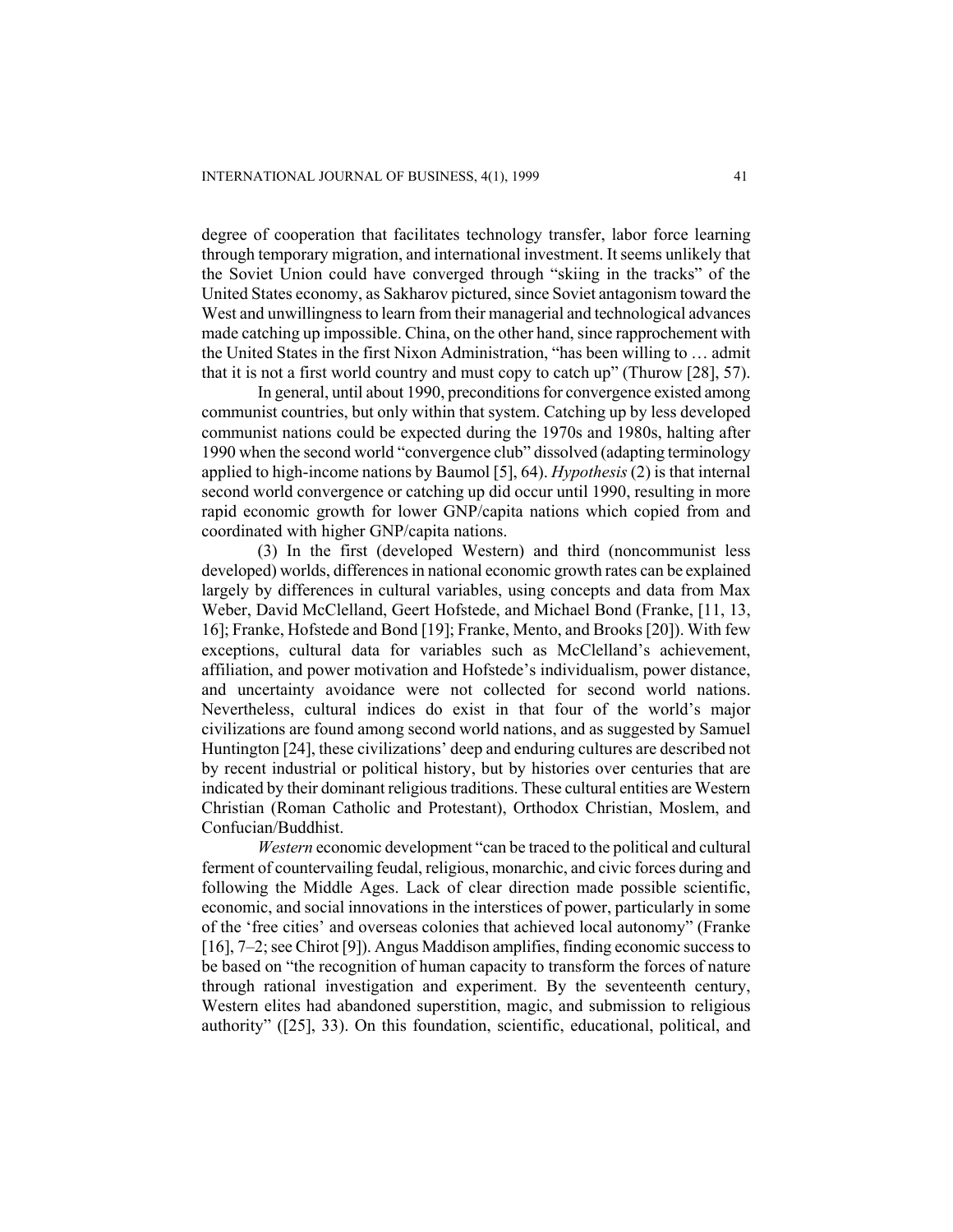market institutions were constructed that contributed to sustained democratic and economic development over succeeding centuries.

Russia and East European nations with *Orthodox Christian* and Balkan and Central Asian nations of *Moslem* religion and culture have different cultural foundations. They have experienced individual freedom, democracy, and free market enterprise less. In their histories there has been more substantial and longer term hierarchical domination—by Mongol, Arab, Turkic, and domestic warlords and lords. This may make adaptation to the extant world market economic system slower and perhaps different from nations that are Western Christian. Although democracy is compatible even with fundamentalist Islam, the West's modernism in media and behavior is "tantamount to secularism and is almost by definition corrupting to all religion" (Barber [3], 209–210). Western behavior and attitudes may challenge the culture of Orthodox Christendom as well as that of Islam.

Chinese-oriented societies are held to be limited by "bureaucratic control and excessive respect for tradition [which] impeded the emergence of a modern scientific approach" (Maddison [25], 34; Balazs [2]). Their *Confucian* ethos stresses "the values of authority, hierarchy, the subordination of individual rights and interests, [and] the importance of consensus" (Huntington [24], 225). Surprisingly, modern "Confucian Work Dynamism" (measured by The Chinese Culture Connection [27]) appears to support a form of productive collectivism and long-term orientation that increases economic growth rates (Franke [16]; Franke, Hofstede, and Bond [19]; Hofstede [23], ch. 7).

*Hypothesis* (3) is that, following the second world's abandonment of hierarchically planned economies, transformation and economic growth are facilitated by Western Christian and Confucian/Buddhist cultures, and more difficult in Orthodox Christian and Moslem cultures.

# **II. METHOD**

Data for the twenty-eight second world nations of Europe and Asia that are transitioning "from plan to market" were obtained from the 1996 and 1997 *World Development Reports*. The dependent variable for analyses is the rate of growth of gross domestic product over four periods—1971–80 and 1981–89 (provided) and 1990–93 and 1993–95 (calculated). Independent variables are investment ratios at about the beginning of the economic growth periods (not available for the first period), initial level of gross national product per capita (provided and calculated), and the nations' dominant cultures or religions (Huntington [24], Map 1.3).

After calculating means and standard deviations using all available data, correlations of dependent variables (four periods) with the independent variables of hypotheses (1) to (3) were computed. Spearman rank-order coefficients served to check Pearson product-moment results for possible outlier distortion. Stepwise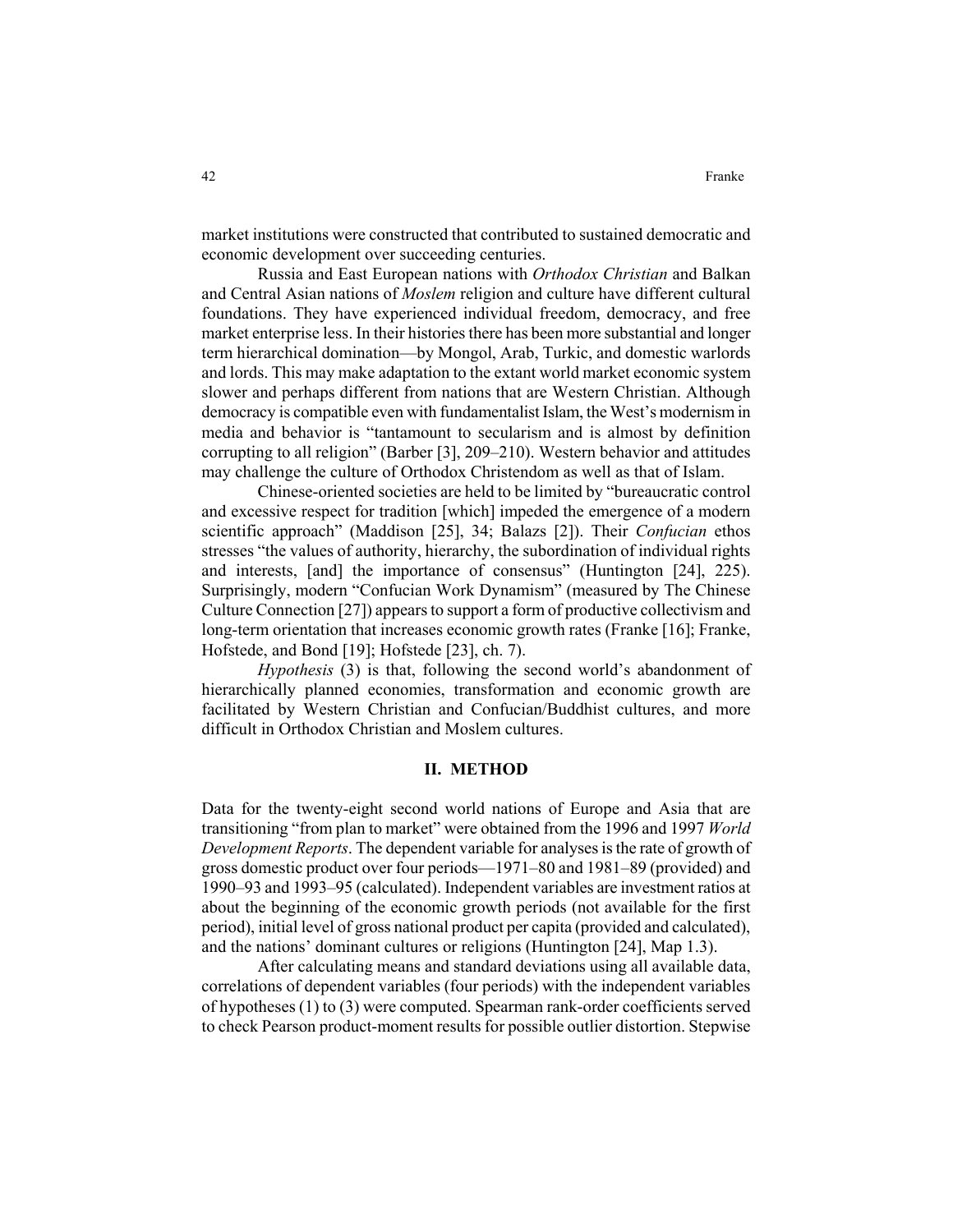regression equations for the four growth periods include all significant independent variables, rerun excluding non-entering variables to avoid sample reduction.

#### **III. RESULTS**

As shown by the data in Table 1a, in general the economic growth rates of communist nations declined massively from the 1970s to the 1980s, except in China, where economic liberalization in 1978 replaced the disruption of the Cultural Revolution. In the Soviet Union and Central and Eastern Europe during the 1980s, growing awareness and dissent over human rights limitations and over misdirection and weakening of economies led to what John Kenneth Galbraith [21] termed "the great implosion" that marked the end of at least the economic determinism of communism about 1990. (Human rights and political liberalization did not prevail in China in 1989, and in general this issue remains on the table as a requirement for further maturation of the societies and economies of Asia, as noted by Franke [17].) In the initial period of transformation to market economies, during 1990–93, all but East Asian economies declined; during the next period of 1993–95, all declines slowed or reversed excepting the refractory case of Belarus described by Buck, Filatotchev, Wright, and Zhukov [7].

Second world investment ratios, which at about 30% were more than half again those of the United States in 1980 and 1990, declined thereafter to about the level of the U.S. and most OECD nations, as production focus began to switch from heavy industry and military to consumer goods. The data in Table 1b are levels of GNP per capita for 1995 and at the beginning of each economic growth period, followed by the dominant culture of each nation. With no exception, gross national product per capita was higher in 1981 than in 1971; with three exceptions, it was somewhat higher still in 1990, but average GNP/capita dropped dramatically by 1993. Most Central and Eastern European nations showed higher per capita national product again by 1995, but, among newly independent states from the former USSR, only the western-influenced Baltic States and Armenia (recovering from effects of the Nagorno-Karabakh war) showed improvement by 1995.

Results for *hypothesis* (1), that higher rates of capital investment were not beneficial, are shown in Table 2 for the three growth periods with initial (or early) investment data available (coefficients underlined). During the 1990–93 period, where existing early investments were high and affected by earlier central planning under communism, but the authority of central administration had diminished, the relationship of investment to economic growth was negative.

*Hypothesis* (2), that catching up by poorer members of the second world convergence club occurred so long as it remained intact, is supported strongly and significantly for the 1970s and the 1980s by negative correlation coefficients.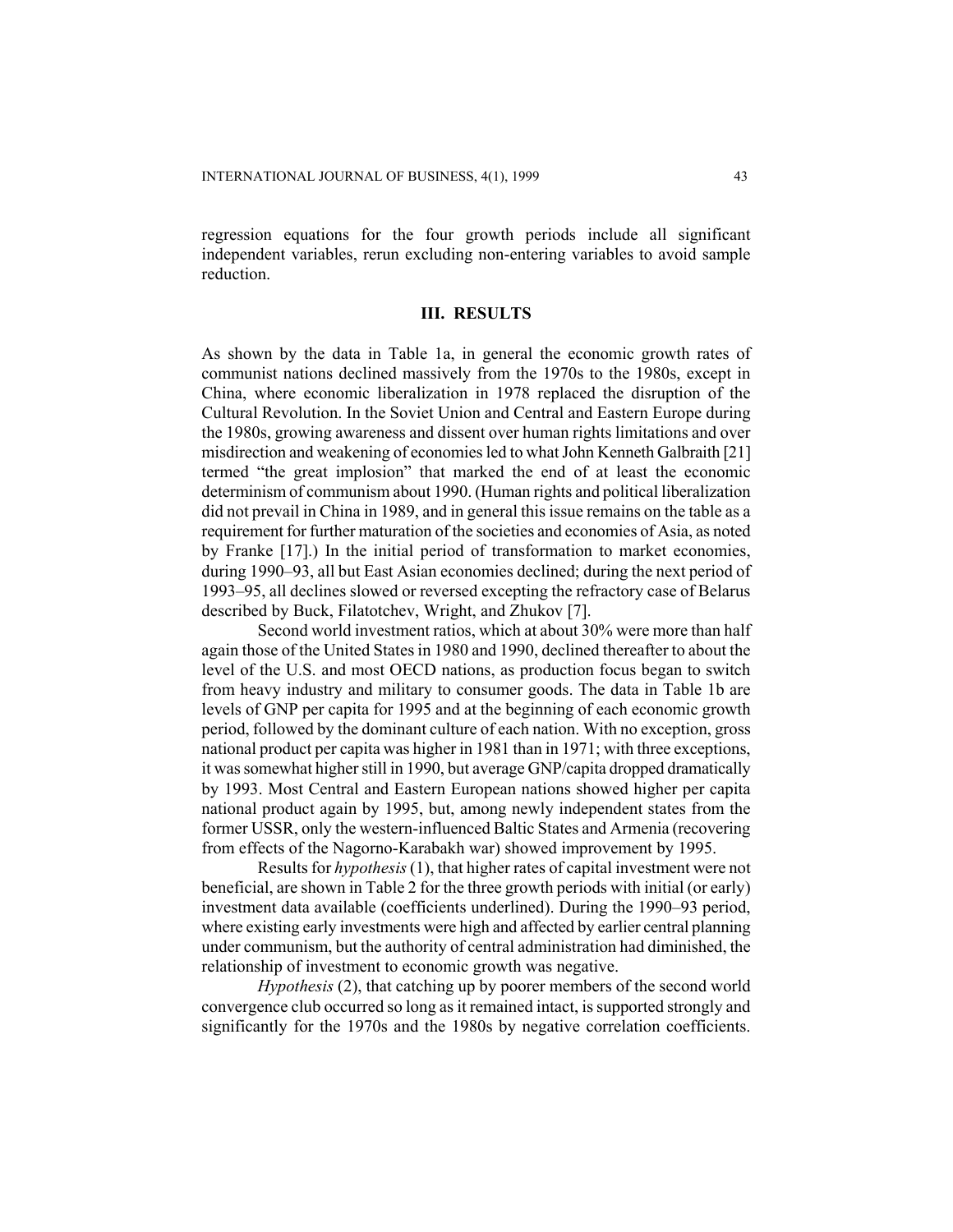After the club ceased to operate, convergence ceased, as shown by the remaining underlined coefficients. **Table 1a** 

|                                                      |                      |                                  |                               | Tadie 1a                                       |            |                      |       |                      |  |  |
|------------------------------------------------------|----------------------|----------------------------------|-------------------------------|------------------------------------------------|------------|----------------------|-------|----------------------|--|--|
|                                                      |                      |                                  |                               | Economic growth and investment data            |            |                      |       |                      |  |  |
| Percent/year Growth of Real<br><b>Gross Domestic</b> |                      |                                  |                               |                                                |            |                      |       |                      |  |  |
|                                                      |                      |                                  | <b>Gross Domestic Product</b> | Investment, % of GDP                           |            |                      |       |                      |  |  |
|                                                      | Nation               | <b>GDP</b>                       | <b>GDP</b>                    | <b>GDP</b>                                     | <b>GDP</b> | GDI                  | GDI   | GDI                  |  |  |
|                                                      |                      | 7180                             | 8189                          | 9093                                           | 9395       | 80                   | 90    | 94                   |  |  |
| Ten Central and East European Nations                |                      |                                  |                               |                                                |            |                      |       |                      |  |  |
| $\mathbf{1}$                                         | ALB                  | $\ddot{\phantom{0}}$             | 1.7                           | $-10.18$                                       | 6.70       | 34.5                 | 28.9  | 13.5                 |  |  |
| $\overline{c}$                                       | $\operatorname{BUL}$ | $\ddot{\phantom{a}}$             | 4.9                           | $-7.36$                                        | 1.54       | 34.0                 | 25.6  | 20.8                 |  |  |
| $\overline{\mathbf{3}}$                              | <b>CRO</b>           | $\ddot{\phantom{0}}$             | $\sim$                        | $-10.51$                                       | 1.90       | $\ddot{\phantom{0}}$ | 13.4  | 13.8                 |  |  |
| $\overline{\mathcal{L}}$                             | <b>CZE</b>           |                                  | 1.8                           | $-7.20$                                        | 3.79       |                      | 28.6  | 20.4                 |  |  |
| 5                                                    | <b>HUN</b>           | 4.6                              | 1.8                           | $-4.79$                                        | 2.25       | 30.7                 | 25.4  | 21.5                 |  |  |
| 6                                                    | <b>MAC</b>           | $\ddot{\phantom{0}}$             | $\sim$                        | $-11.41$                                       | $-4.85$    |                      | 32.0  | 18.0                 |  |  |
| $\overline{7}$                                       | POL                  | $\ddot{\phantom{a}}$             | 2.6                           | $-0.32$                                        | 6.25       | 26.4                 | 25.6  | 15.9                 |  |  |
| 8                                                    | <b>ROM</b>           | 7.6                              | 1.0                           | $-8.72$                                        | 4.67       | 39.8                 | 30.2  | 26.9                 |  |  |
| 9                                                    | <b>SLK</b>           |                                  | 2.7                           | $-8.41$                                        | 5.89       | 37.3                 | 33.5  | 17.1                 |  |  |
| 10                                                   | <b>SLN</b>           |                                  |                               | $-4.76$                                        | 4.50       | $\ddot{\phantom{0}}$ | 16.9  | 20.8                 |  |  |
|                                                      |                      |                                  |                               | Fifteen Newly Independent States (former USSR) |            |                      |       |                      |  |  |
| 11                                                   | <b>ARM</b>           | 14.5                             | 3.5                           | $-28.17$                                       | 4.98       | 28.5                 | 47.1  | 10.2                 |  |  |
| 12                                                   | AZE                  | 21.5                             | 2.9                           | $-20.90$                                       | $-19.49$   | 23.3                 | 27.8  | 22.5                 |  |  |
| 13                                                   | $BLR$                | 6.6                              | 5.0                           | $-6.94$                                        | $-16.89$   | 19.5                 | 27.4  |                      |  |  |
| 14                                                   | <b>EST</b>           | 5.1                              | 0.2                           | $-17.07$                                       | 5.00       | 28.5                 | 30.2  |                      |  |  |
| 15                                                   | <b>GEO</b>           | 6.8                              | 1.2                           | $-31.16$                                       | $-17.41$   |                      |       |                      |  |  |
| 16                                                   | <b>KAZ</b>           | 4.4                              | 2.0                           | $-11.88$                                       | $-17.39$   | 37.6                 | 42.6  | 24.0                 |  |  |
| 17                                                   | <b>KYR</b>           | 4.4                              | 4.0                           | $-13.79$                                       | $-16.88$   | 28.7                 | 23.8  | $\ddot{\phantom{a}}$ |  |  |
| 18                                                   | <b>LAT</b>           | 4.7                              | 3.7                           | $-20.19$                                       | 0.55       | 25.7                 | 40.1  | $\ddot{\phantom{a}}$ |  |  |
| 19                                                   | LIT                  | 4.6                              | 1.8                           | $-23.82$                                       | 2.50       | 31.2                 | 34.3  |                      |  |  |
| 20                                                   | <b>MOL</b>           |                                  | $\Box$                        | $-17.73$                                       | $-10.86$   |                      |       | 7.7                  |  |  |
| 21                                                   | <b>RUS</b>           | 6.5                              | 3.0                           | $-9.49$                                        | $-8.40$    | 22.4                 | 30.1  | 27.0                 |  |  |
| 22                                                   | <b>TAJ</b>           | 4.9                              | 3.3                           | $-22.65$                                       | $-13.51$   | 30.0                 | 23.4  |                      |  |  |
| 23                                                   | <b>TUR</b>           | 4.0                              | 4.0                           |                                                |            | 28.5                 | 40.0  |                      |  |  |
| 24                                                   | <b>UKR</b>           |                                  |                               | $-10.60$                                       | $-18.38$   |                      | 27.5  |                      |  |  |
| 25                                                   | <b>UZB</b>           | 6.2                              | 3.4                           | $-4.78$                                        | $-3.26$    | 31.6                 | 32.2  | 23.3                 |  |  |
|                                                      |                      | <b>Three Other Asian Nations</b> |                               |                                                |            |                      |       |                      |  |  |
|                                                      | 26 CHI               | 5.5                              | 11.1                          | 11.64                                          | 11.00      | 35.2                 | 34.8  | 42.1                 |  |  |
|                                                      | 27 MON               |                                  | 5.7                           | $-6.34$                                        | 4.79       | 46.2                 | 42.3  | 20.9                 |  |  |
|                                                      | 28 VIE               |                                  | 4.4                           | 7.56                                           | 9.05       |                      | 13.0  | 24.2                 |  |  |
| Mean:                                                |                      | 6.99                             | 3.29                          | $-11.11$                                       | $-2.67$    | 30.98                | 29.87 | 20.56                |  |  |
| S.D.                                                 |                      | 4.60                             | 2.19                          | 9.69                                           | 9.95       | 6.37                 | 8.40  | 7.42                 |  |  |

Source: *World Development Report: 1996*, Table A.2. The nations are Albania, Bulgaria, Croatia, Czech Republic, Hungary, Macedonia, Poland, Romania, Slovak Republic, Slovenia, Armenia, Azerbaijan, Belarus, Estonia, Georgia, Kazakstan, Kyrgyz Republic, Latvia, Lituania, Moldova, Russia, Tajikistan, Turkmenistan, Ukraine, Uzbekistan, China, Mongolia, and Vietnam.Source: World Development Report:1996, Table A.2.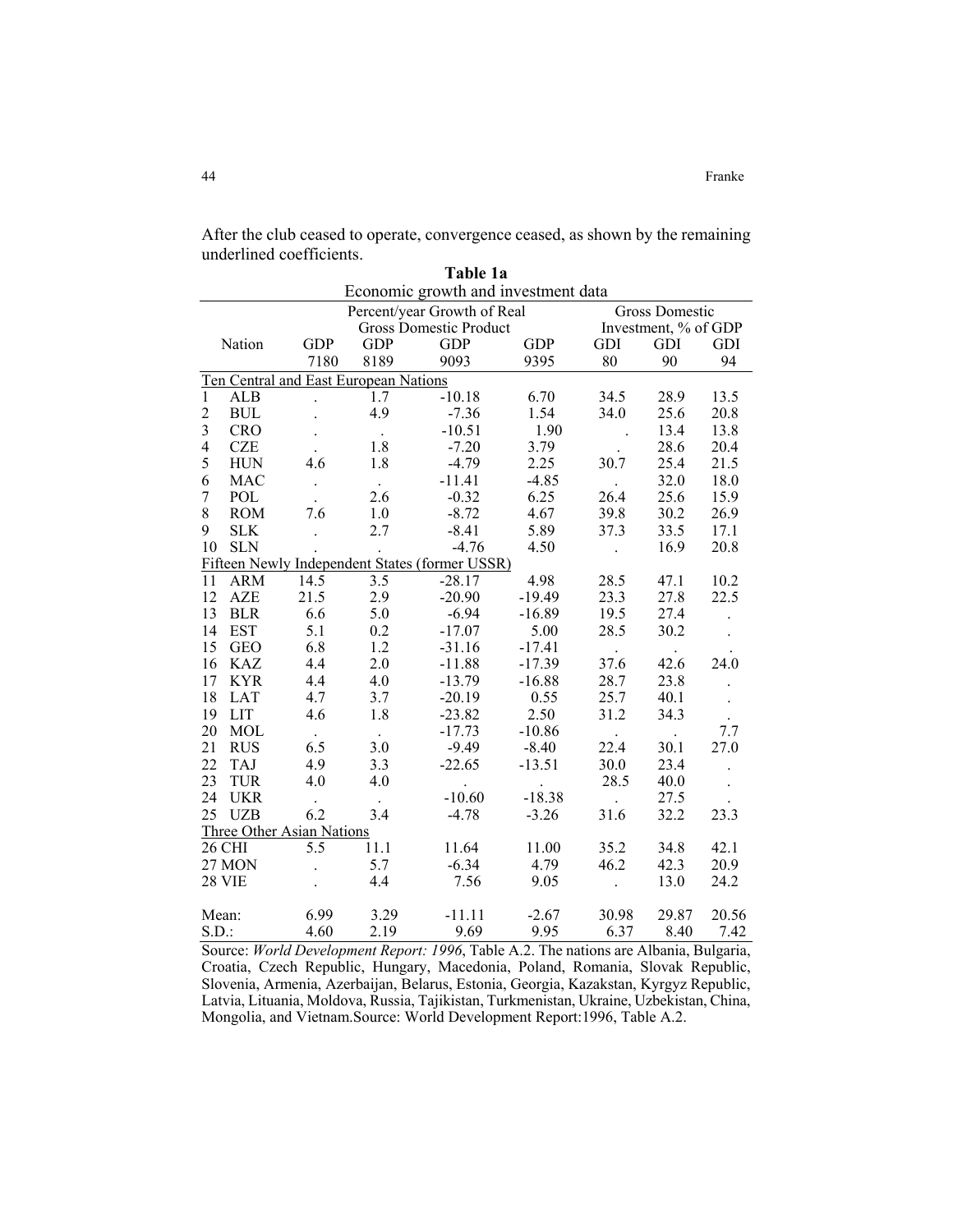| Gross National Product per capita Dominant Religion<br>(1995 U.S. Dollars) |            |                           |                                       |                                                |                                                                                                                                                                                                                                                                                                                                                                                                | or Culture                      |                  |                  |                  |                          |                  |
|----------------------------------------------------------------------------|------------|---------------------------|---------------------------------------|------------------------------------------------|------------------------------------------------------------------------------------------------------------------------------------------------------------------------------------------------------------------------------------------------------------------------------------------------------------------------------------------------------------------------------------------------|---------------------------------|------------------|------------------|------------------|--------------------------|------------------|
|                                                                            | Nation     | GNPc71                    | GNPc81                                | GNPc90                                         |                                                                                                                                                                                                                                                                                                                                                                                                | GNPc93 GNPc95 West Orth Mos Con |                  |                  |                  |                          |                  |
|                                                                            |            |                           | Ten Central and East European Nations |                                                |                                                                                                                                                                                                                                                                                                                                                                                                |                                 |                  |                  |                  |                          |                  |
| $\mathbf{1}$                                                               | ALB        | $\ddot{\phantom{a}}$      | 816.38                                | 788.04                                         | 581.48                                                                                                                                                                                                                                                                                                                                                                                         | 670                             | $\boldsymbol{0}$ | $\boldsymbol{0}$ | $\mathbf{1}$     | $\boldsymbol{0}$         |                  |
| $\overline{c}$                                                             | $\rm BUL$  |                           | 995.13                                | 1558.42                                        | 1269.42                                                                                                                                                                                                                                                                                                                                                                                        | 1330                            | $\boldsymbol{0}$ | $\mathbf{1}$     | $\boldsymbol{0}$ | $\boldsymbol{0}$         |                  |
| $\overline{3}$                                                             | <b>CRO</b> |                           | $\mathcal{L}^{\text{max}}$            | 4367.53                                        | 3129.94                                                                                                                                                                                                                                                                                                                                                                                        | 3250                            | $\mathbf{1}$     | $\mathbf{0}$     | $\boldsymbol{0}$ | $\mathbf{0}$             |                  |
| $\overline{4}$                                                             | <b>CZE</b> |                           | 3882.71                               | 4518.13                                        | 3599.50                                                                                                                                                                                                                                                                                                                                                                                        | 3870                            | $\mathbf{1}$     | $\boldsymbol{0}$ | $\boldsymbol{0}$ | $\boldsymbol{0}$         |                  |
| 5                                                                          | <b>HUN</b> | 2307.82 3728.78           |                                       | 4498.22                                        | 3917.09                                                                                                                                                                                                                                                                                                                                                                                        | 4120                            | $\mathbf{1}$     | $\boldsymbol{0}$ | $\boldsymbol{0}$ | $\boldsymbol{0}$         |                  |
| 6                                                                          | <b>MAC</b> | $\ddot{\phantom{0}}$      | <b>Contractor</b>                     | 1428.82                                        | 967.16                                                                                                                                                                                                                                                                                                                                                                                         | 860                             | $\boldsymbol{0}$ | $\mathbf{1}$     | $\theta$         | $\boldsymbol{0}$         |                  |
| $\boldsymbol{7}$                                                           | POL        |                           | 2140.84                               | 2533.06 2486.39                                |                                                                                                                                                                                                                                                                                                                                                                                                | 2790                            | $\mathbf{1}$     | $\mathbf{0}$     | $\theta$         | $\boldsymbol{0}$         |                  |
| $\,8$                                                                      | <b>ROM</b> |                           | 821.27 1641.61                        |                                                | 1732.04 1337.29                                                                                                                                                                                                                                                                                                                                                                                | 1480                            | $\boldsymbol{0}$ | $\mathbf{1}$     | $\boldsymbol{0}$ | $\boldsymbol{0}$         |                  |
| 9                                                                          | <b>SLK</b> |                           | 2886.36                               |                                                | 3476.18 2646.54                                                                                                                                                                                                                                                                                                                                                                                | 2950                            | $\mathbf{1}$     | $\boldsymbol{0}$ | $\boldsymbol{0}$ | $\boldsymbol{0}$         |                  |
| 10                                                                         | <b>SLN</b> | $\sim$ 100 $\sim$         | $\mathbb{Z}^{\mathbb{Z}^2}$           | 8649.25                                        | 7494.15                                                                                                                                                                                                                                                                                                                                                                                        | 8200                            | $\mathbf{1}$     | $\Omega$         | $\Omega$         | $\mathbf{0}$             |                  |
|                                                                            |            |                           |                                       | Fifteen Newly Independent States (former USSR) |                                                                                                                                                                                                                                                                                                                                                                                                |                                 |                  |                  |                  |                          |                  |
| 11                                                                         | <b>ARM</b> |                           | 463.87 1578.92                        | 1915.75                                        | 681.05                                                                                                                                                                                                                                                                                                                                                                                         | 730                             | $\boldsymbol{0}$ | $\mathbf{1}$     | $\mathbf{0}$     | $\boldsymbol{0}$         |                  |
| 12                                                                         | AZE        |                           | 230.16 1390.35 1572.78                |                                                | 755.36                                                                                                                                                                                                                                                                                                                                                                                         | 480                             | $\boldsymbol{0}$ | $\boldsymbol{0}$ | $\mathbf{1}$     | $\boldsymbol{0}$         |                  |
| 13                                                                         | <b>BLR</b> |                           |                                       | 1431.55 2555.04 3755.95 3008.52                |                                                                                                                                                                                                                                                                                                                                                                                                | 2070                            | $\boldsymbol{0}$ | $\mathbf{1}$     | $\theta$         | $\boldsymbol{0}$         |                  |
| 14                                                                         | <b>EST</b> |                           | 2865.08 4437.96                       | 4281.65                                        | 2532.45                                                                                                                                                                                                                                                                                                                                                                                        | 2860                            | $\overline{1}$   | $\boldsymbol{0}$ | $\boldsymbol{0}$ | $\boldsymbol{0}$         |                  |
| 15                                                                         | <b>GEO</b> |                           | 1039.69 1872.06                       | 1957.40                                        | 642.49                                                                                                                                                                                                                                                                                                                                                                                         | 440                             | $\boldsymbol{0}$ | $\mathbf{1}$     | $\boldsymbol{0}$ | $\boldsymbol{0}$         |                  |
| 16                                                                         | <b>KAZ</b> |                           | 1952.83 2666.03                       | 2861.82                                        | 1952.62                                                                                                                                                                                                                                                                                                                                                                                        | 1330                            | $\boldsymbol{0}$ | $\theta$         | $\mathbf{1}$     | $\boldsymbol{0}$         |                  |
| 17                                                                         | <b>KYR</b> |                           | 1053.79 1342.82                       | 1613.43                                        | 1021.29                                                                                                                                                                                                                                                                                                                                                                                        | 700                             | $\boldsymbol{0}$ | $\boldsymbol{0}$ | $\mathbf{1}$     | $\boldsymbol{0}$         |                  |
| 18                                                                         | <b>LAT</b> |                           | 2051.03 3088.72                       | 4095.37                                        | 2178.43                                                                                                                                                                                                                                                                                                                                                                                        | 2270                            | $\mathbf{1}$     | $\boldsymbol{0}$ | $\boldsymbol{0}$ | $\boldsymbol{0}$         |                  |
| 19                                                                         | <b>LIT</b> |                           | 2634.81 3777.06                       | 4091.32                                        | 1808.49                                                                                                                                                                                                                                                                                                                                                                                        | 1900                            | $\mathbf{1}$     | $\overline{0}$   | $\mathbf{0}$     | $\boldsymbol{0}$         |                  |
| 20                                                                         | <b>MOL</b> |                           |                                       | 2069.17                                        | 1155.53                                                                                                                                                                                                                                                                                                                                                                                        | 920                             |                  |                  | $\overline{0}$   | $\mathbf{1}$<br>$\theta$ | $\boldsymbol{0}$ |
| 21                                                                         | <b>RUS</b> |                           | 1646.78 2911.73                       | 3600.00                                        | 2669.72                                                                                                                                                                                                                                                                                                                                                                                        | 2240                            | $\boldsymbol{0}$ | $\mathbf{1}$     | $\boldsymbol{0}$ | $\boldsymbol{0}$         |                  |
| 22                                                                         | <b>TAJ</b> |                           | 863.98 1047.38                        | 1084.60                                        | 472.91                                                                                                                                                                                                                                                                                                                                                                                         | 340                             | $\boldsymbol{0}$ | $\theta$         | $\mathbf{1}$     | $\boldsymbol{0}$         |                  |
| 23                                                                         | <b>TUR</b> | $\sim$ $\sim$             |                                       |                                                |                                                                                                                                                                                                                                                                                                                                                                                                | 920                             | $\boldsymbol{0}$ | $\boldsymbol{0}$ | $\mathbf{1}$     | $\boldsymbol{0}$         |                  |
| 24                                                                         | <b>UKR</b> | $\sim$                    |                                       | 3424.29                                        | 2446.86                                                                                                                                                                                                                                                                                                                                                                                        | 1630                            | $\mathbf{0}$     | $\mathbf{1}$     | $\boldsymbol{0}$ | $\boldsymbol{0}$         |                  |
| 25                                                                         | <b>UZB</b> |                           | 867.85 1237.23                        | 1338.51                                        | 1082.54                                                                                                                                                                                                                                                                                                                                                                                        | 970                             | $\mathbf{0}$     | $\mathbf{0}$     | $\mathbf{1}$     | $\mathbf{0}$             |                  |
|                                                                            |            | Three Other Asian Nations |                                       |                                                |                                                                                                                                                                                                                                                                                                                                                                                                |                                 |                  |                  |                  |                          |                  |
|                                                                            | 26 CHI     |                           | 115.65 170.23                         | 383.93                                         | 515.38                                                                                                                                                                                                                                                                                                                                                                                         | 620                             | $\boldsymbol{0}$ | $\boldsymbol{0}$ | $\mathbf{0}$     | 1                        |                  |
| 27                                                                         | <b>MON</b> | $\sim 10$                 | 293.87                                | 377.47                                         |                                                                                                                                                                                                                                                                                                                                                                                                | 293.14 310                      | $\mathbf{0}$     | $\mathbf{0}$     | $\theta$         | $\mathbf{1}$             |                  |
| 28                                                                         | <b>VIE</b> | $\sim$                    | 147.25                                | 179.94                                         | 210.39                                                                                                                                                                                                                                                                                                                                                                                         | 240                             | $\Omega$         | $\Omega$         | $\Omega$         | $\mathbf{1}$             |                  |
|                                                                            | Mean:      |                           |                                       |                                                | 1356.41 2027.66 2672.34 1883.56                                                                                                                                                                                                                                                                                                                                                                | 1803.21                         |                  | .32              | .32              | .251                     |                  |
| S.D.                                                                       |            |                           |                                       |                                                | 858.06 1270.72 1832.22 1548.60 1674.97 .48                                                                                                                                                                                                                                                                                                                                                     |                                 |                  | .48              | .44 .31          |                          |                  |
|                                                                            |            |                           |                                       |                                                | $\mathcal{G}_{\text{source}}$ $\mathcal{F}_{\text{c}}$ $\mathcal{C}$ $\mathcal{N}$ $\mathcal{D}_{\text{c}}$ $\mathcal{M}_{\text{c}}$ $\mathcal{A}$ $\mathcal{D}_{\text{c}}$ . Let us not $\mathcal{D}_{\text{source}}$ and $\mathcal{A}$ $\mathcal{D}_{\text{c}}$ $\mathcal{D}_{\text{c}}$ $\mathcal{D}_{\text{c}}$ $\mathcal{D}_{\text{c}}$ $\mathcal{D}_{\text{c}}$ $\mathcal{D}_{\text{c}}$ |                                 |                  |                  |                  |                          |                  |

**Table 1b**  Economic level and major religion/culture data

Sources: For GNPc95: World Development Report: 1996, Tables 1 and la. Earlier levels calculated from World Development Report: 1996, Tables A.2 and A.4 (closest periods). Dominant cultures are Western Christian (Roman Catholic or Protestant), Eastern Orthodox Christian, Moslem, and Confucian (cf. Huntington, 1996: Map 1.3).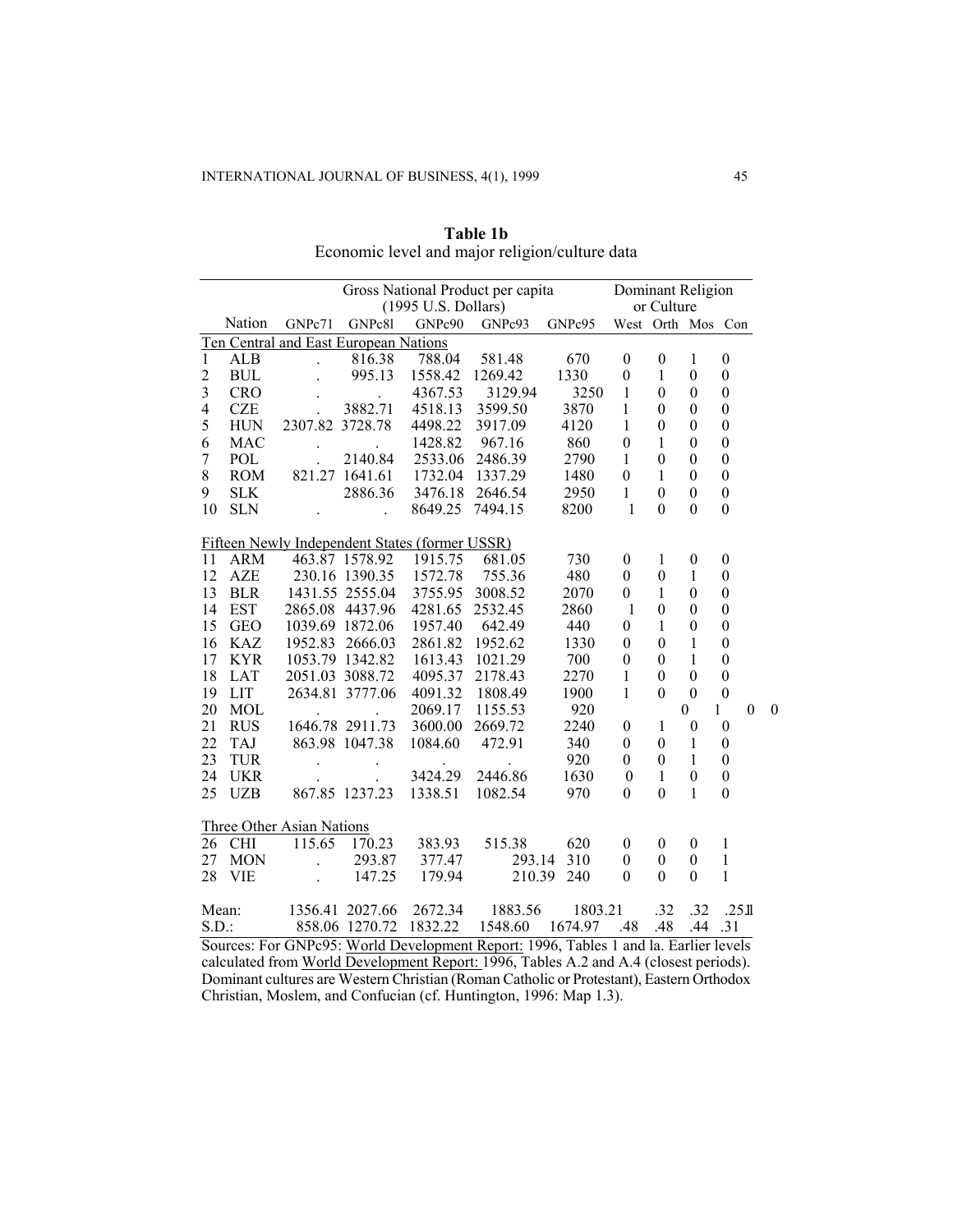| Econ. Growth:                                                                                                                                                                     |         | GDP7180           | GDP8189       |                  | GDP9093                        |                                                        | GDP9395         |                    |
|-----------------------------------------------------------------------------------------------------------------------------------------------------------------------------------|---------|-------------------|---------------|------------------|--------------------------------|--------------------------------------------------------|-----------------|--------------------|
| GDP7180                                                                                                                                                                           | 1.00    | 1.00              |               |                  |                                |                                                        |                 |                    |
| GDP8189                                                                                                                                                                           | $-.04$  | $-.16$            | 1.00          | 1.00             |                                |                                                        |                 |                    |
| GDP9093                                                                                                                                                                           |         | $-.30-.14-.54**$  |               | $.38*$           | 1.00                           | 1.00                                                   |                 |                    |
| GDP9395                                                                                                                                                                           |         | $-.19-.04$        | .17           | $.02\,$          | $.47**$                        | $.50***$                                               | 1.00            |                    |
| 1.00                                                                                                                                                                              |         |                   |               |                  |                                |                                                        |                 |                    |
| Investment                                                                                                                                                                        |         |                   |               |                  |                                |                                                        |                 |                    |
| GD180                                                                                                                                                                             | $-0.29$ | $-.27$            | .10           | $-10$            | .27                            | .28                                                    | $.45*$          | .37                |
| GD190                                                                                                                                                                             | .07     | $-.07$            | .09           | .04              | $\frac{-.36^*}{66^{***}$ . 41* |                                                        | $.00\,$         | .11                |
| GD194                                                                                                                                                                             | $-42$   | $-.26$            | $.64**$       | .21              |                                |                                                        | <u>.12</u>      | <u>-.05</u>        |
| Economic Level                                                                                                                                                                    |         |                   |               |                  |                                |                                                        |                 |                    |
| GNPC71                                                                                                                                                                            |         | $-55***$ $-61***$ | $-.53**$      | $-.38$           | $-14$                          | $-.05$                                                 | .15             | 06                 |
| GNPC81                                                                                                                                                                            | $-.30$  | $-.28$            |               | $-59***$ $-57**$ | $-.31$                         | $-0.29$                                                | .04             | $-.20$             |
| GNPC90                                                                                                                                                                            |         | $-.30-.29$        |               | $-49** -48*$     | $-.08$                         | $-0.09$                                                | .05             | $-.12$             |
| GNPC93                                                                                                                                                                            |         | $-.36 - .26$      | $-.36*-.35$   |                  | .17                            | .20                                                    | <u>.12</u>      | $\frac{-.08}{.11}$ |
| GNPC95                                                                                                                                                                            |         | $-.33-.22$        | $-.38*-.40*$  |                  | .19                            | .22                                                    | .28             |                    |
| Religion/Culture                                                                                                                                                                  |         |                   |               |                  |                                |                                                        |                 |                    |
| WEST                                                                                                                                                                              | $-.29$  |                   | $-.34 - .37*$ | $-43**$          | .02                            | $\sim$ $.11$                                           | $.46**$         | $.35*$             |
| ORTH                                                                                                                                                                              | .21     |                   | $.66***$      | $-.05$ .01       |                                | $-.26-.24$                                             | $-33^*$ $-36^*$ |                    |
| <b>MOSLEM</b>                                                                                                                                                                     | .10     | $-.34$            | $-.08$        | .01              | $-16$                          | $-.22$                                                 | $-44**$ $-34*$  |                    |
| <b>CONFUC</b>                                                                                                                                                                     |         |                   |               |                  |                                | $-0.09$ $0.03$ $0.68***$ $0.55***$ $0.57***$ $0.48***$ | $.40**$ $.47**$ |                    |
| Motor $\sin \theta \leq 10$ $\sin \theta$ $\sin \theta$ and $\sin \theta$ $\cos \theta$ and $\sin \theta$ and $\sin \theta$ and $\sin \theta$ and $\sin \theta$ and $\cos \theta$ |         |                   |               |                  |                                |                                                        |                 |                    |

**Table 2** Correlation coefficients (Pearson and Spearman)

Notes: \*p < .10, \*\*p < .05, and \*\*\*p < .01, all two-tailed. Underlined coefficients are those of economic factors that might be causally related to (subsequent) economic growth. Since dominant culture did not change in the short term, all relationships are potentially causal.

*Hypothesis* (3), that culture matters, is supported and extended beyond the specifics that Western Christian and Confucian cultures should benefit second world nations in their transitions from plan to market (after 1989) and that Orthodox Christian and Moslem cultures are disadvantageous. By extension, in the period prior to 1990, the Orthodox culture—that of Russia, the dominant participant in the USSR, and shared as dominant religious background and culture by eight other post-1990 nations—might have conveyed some advantage in the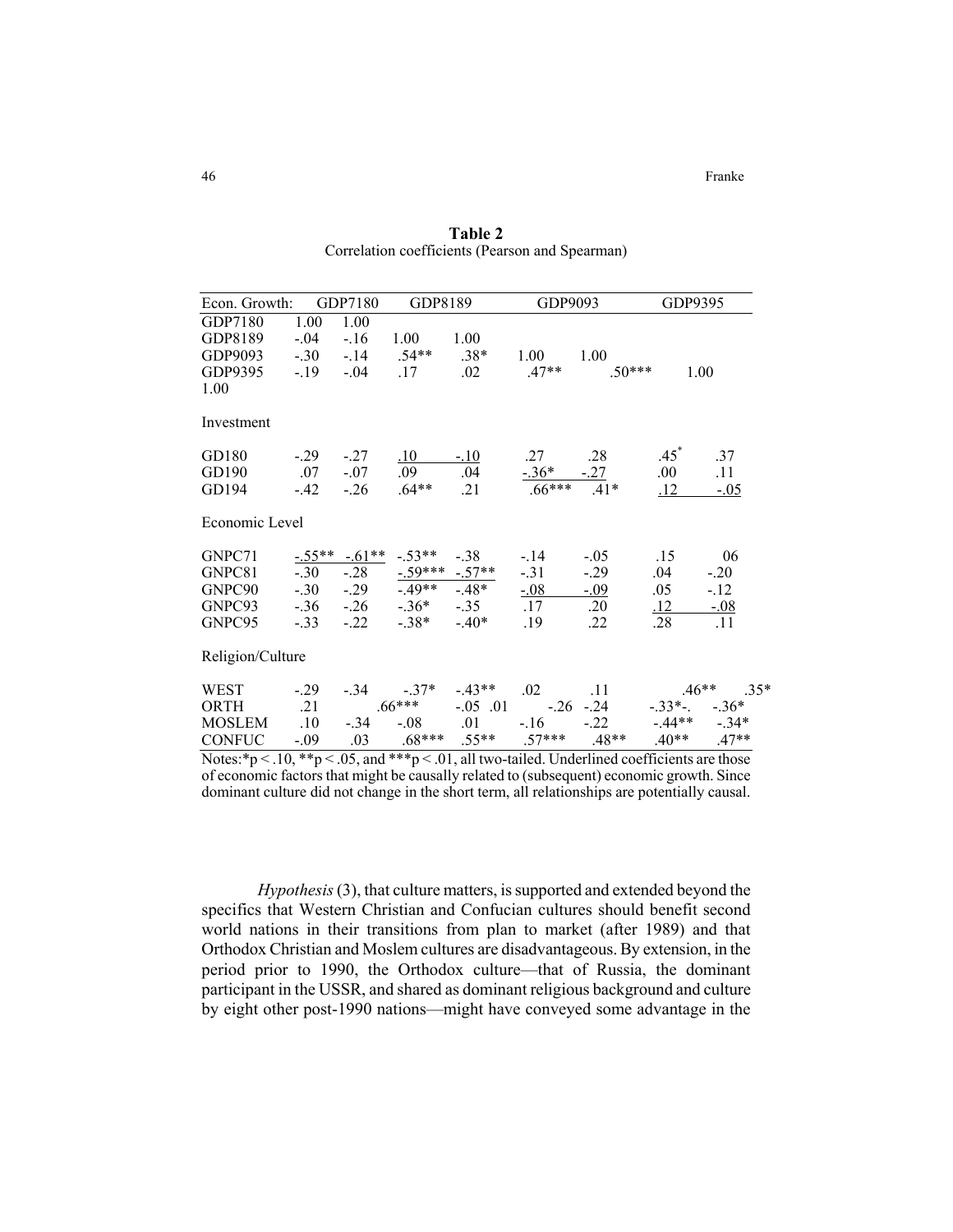coordinated CMEA economic system (of the Council for Mutual Economic Assistance of nations led by the USSR). The positive and significant Spearman correlation in Table 2 for Orthodox culture with economic growth rates in the 1970s, when the CMEA continued to operate successfully, supports this advantage of common culture with the USSR leadership.

As shown in Table 2, beginning in the 1980s—following the conclusion of China's Cultural Revolution and the initiation of Deng Xiaoping's economic reforms—and for all subsequent periods, Confucian/Buddhist culture has been significantly and positively related to economic growth rate across the data available for second world nations, supporting this part of *hypothesis* (3). For further support using more refined data, see Franke, Hofstede, and Bond [19].

Effects of Western Christian culture during the pre-transition decade of the 1980s (outside East Asia) were shown to be *negative* and significant in Table 2. Disaffection with political and economic restrictions was particularly severe and early in nations such as Poland that did not identify with the cultural values and aims of Soviet leadership in the Council for Mutual Economic Assistance and in the military Warsaw Pact, leading to political and economic disorder. But during the turnaround years of 1993–95 (the latest for which data were provided), there are significant positive correlation coefficients of Western Christian culture with economic growth rates. *Hypothesis* (3) is supported in this final period, with Western Christian and Confucian nations growing more rapidly, and Orthodox and Moslem nations growing less rapidly or even declining.

In the four regression equations of Table 3, the three hypothetical explanations of second world economic growth differences among nations that were tested individually in Table 2 now are evaluated jointly. EQUATIONs ONE and TWO for the 1970s and 1980s support *hypothesis* (2), showing significant convergence effects up to the time of collapse of the second world economic structure. During the difficult years of deceleration in and early transition from the communist system, EQUATION TWO for the 1980s and EQUATION THREE for 1990–93 support *hypothesis* (1), showing negative effects of investment in second world economies.

Supporting *hypothesis* (3), in all but the first equation (with data prior to reforms in China), Confucian culture enters equations as a positive factor explaining greater economic growth. In the turnaround period of 1993–95, EQUATION FOUR presents both Western Christian culture and Confucian culture as explanatory variables. Of course, the measures of dominant religion/culture are ipsative, in that having one excludes the other three. That only two of the four cultural indices are included in EQUATION FOUR's multiple regression thus does not exclude the others as important. In support of the full *hypothesis* (3), that transformation and economic growth are facilitated by Western Christian and Confucian/Buddhist cultures and retarded by Orthodox Christian and Moslem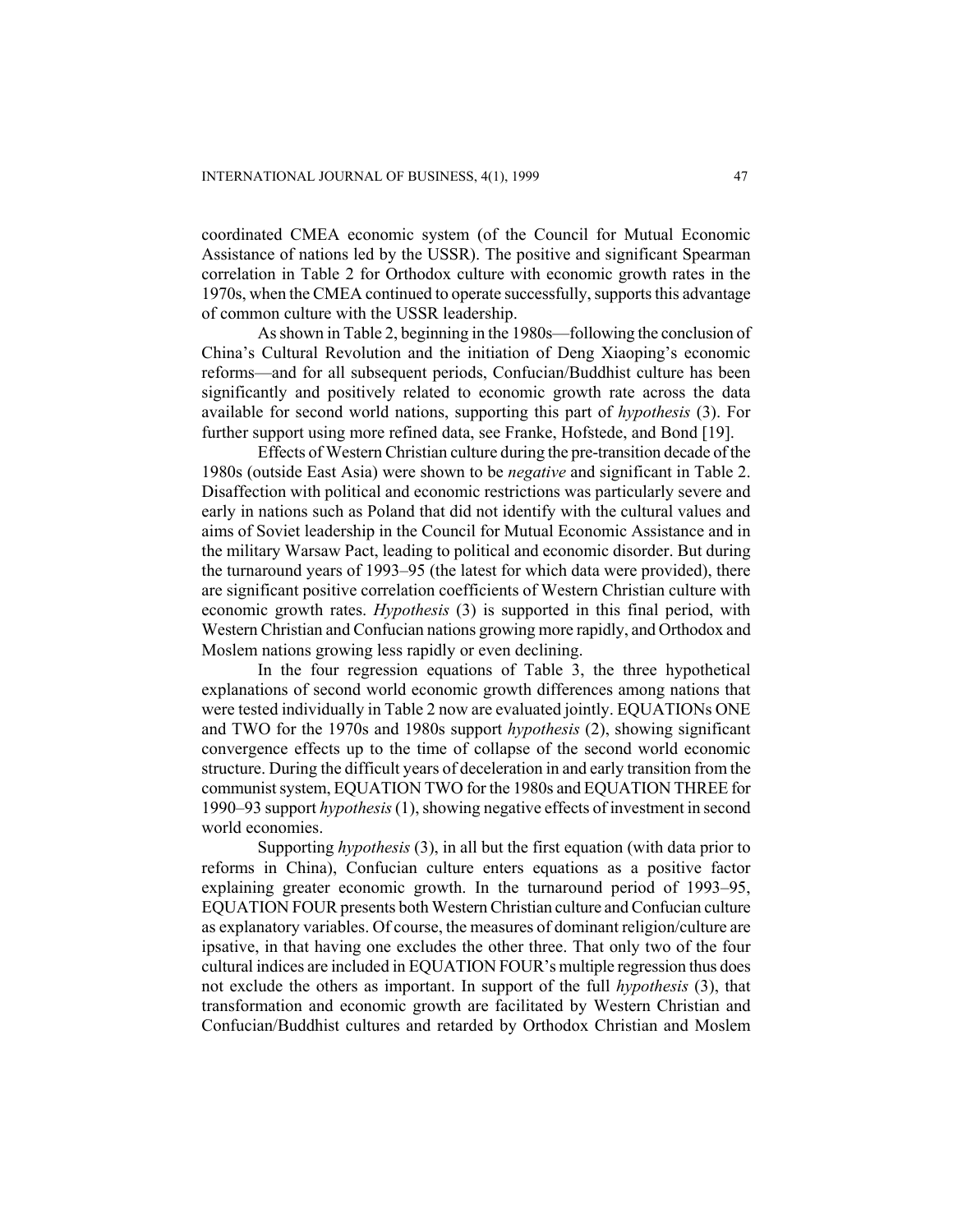cultures, the correlations of Table 2 for 1993–95 economic growth also show negative influences of Moslem and Orthodox culture.

**Table 3**  Regression of economic growth on investment, economic level, and culture

EQUATION ONE:

1971-80 Economic Growth Rate:

GDP7180 = 11.24 - 0.00298 GNPc71  $t = -2.35$  $(p = .0353)$ 

> $n = 15$  $R^2 = 29.79\%$

EQUATION TWO:

1981-89 Economic Growth Rate:

N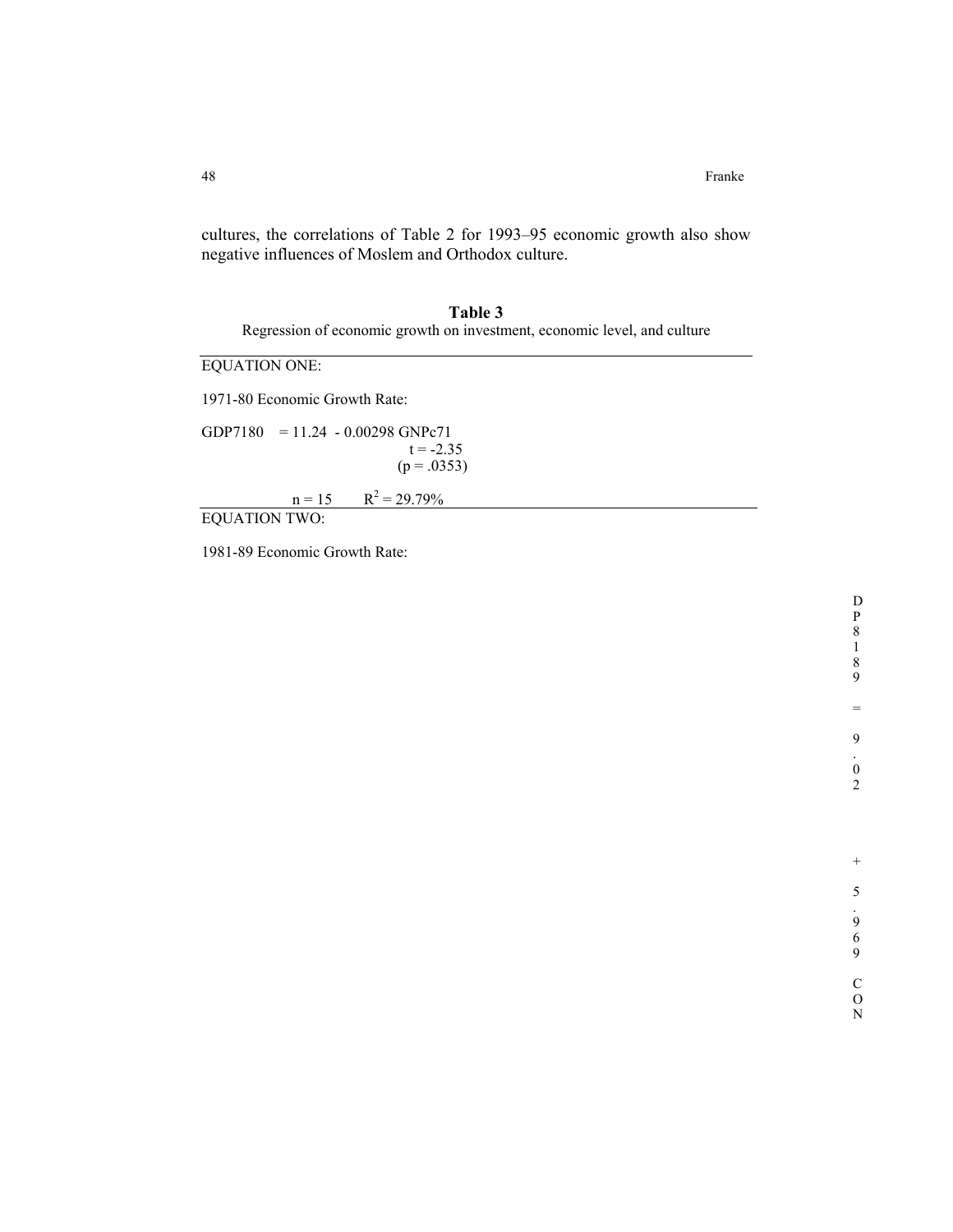l

F

|                        | $t = 5.18$<br>$(p = .0001)$ | $t = -3.08$<br>$(p = .0076)$                | $t = -241$<br>$(p = .0292)$ |
|------------------------|-----------------------------|---------------------------------------------|-----------------------------|
|                        |                             | $n = 19$ $R^2 = 77.78\%$ $cR^2 = 73.33\%$ . |                             |
| <b>EQUATION THREE:</b> |                             |                                             |                             |

1990-93 Economic Growth Rate:

GDP9093 =  $0.351 + 16.55$  CONFUC - 0.409 GDI90  $t = 4.01$   $t = -2.48$  $(p = .0006)$   $(p = .0211)$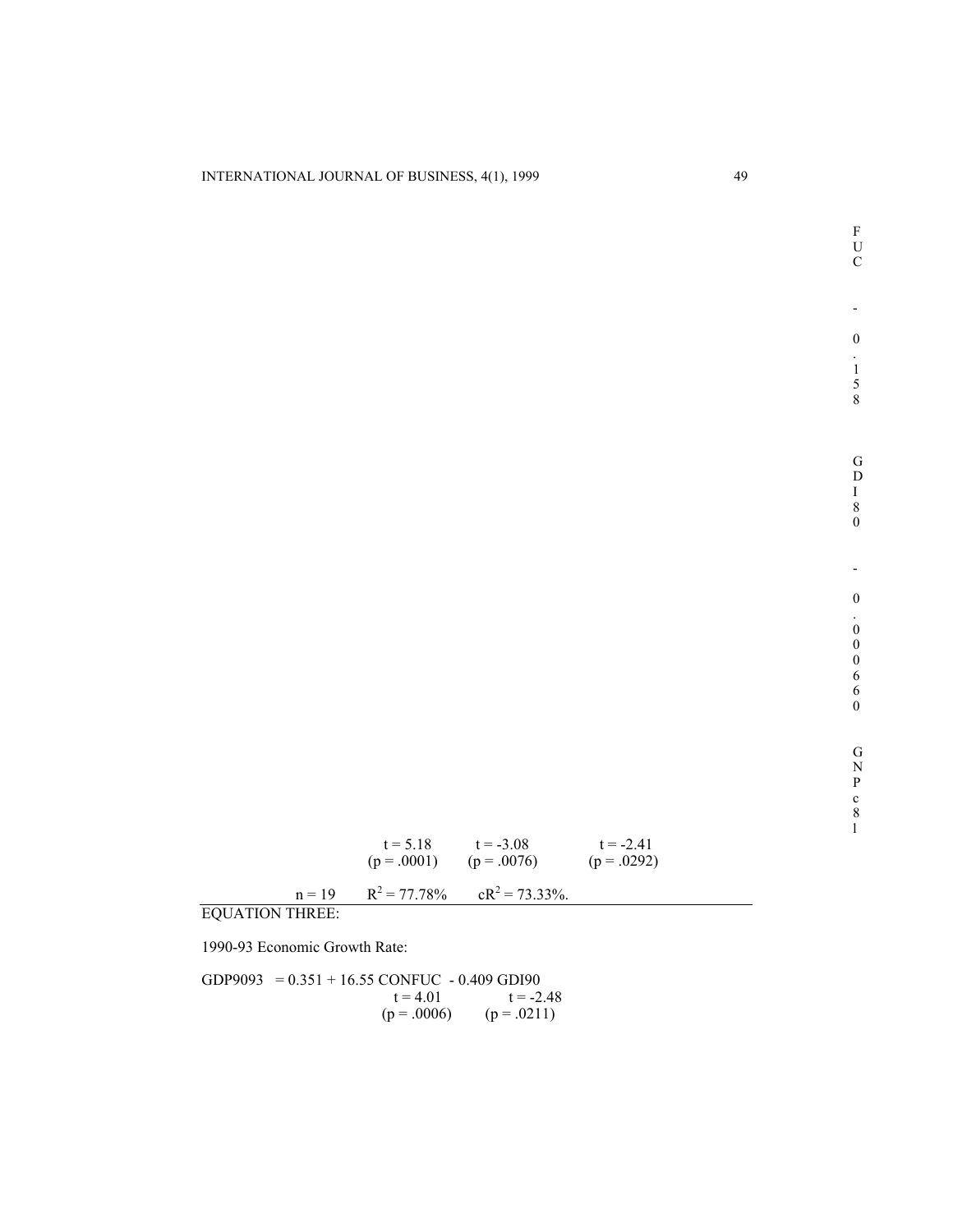$n = 25$  $R^2$  = 49.68%  $cR^2$  = 45.11%.

EQUATION FOUR:

1993-95 Economic Growth Rate:

GDP9395 = -8.628 + 12.25 
$$
WEST + 16.91
$$
 CONFUC  
\nt = 3.91 t = 3.60  
\n(p = .0007) (p = .0015)  
\nn = 27 R<sup>2</sup> = 48.50%  $cR^2 = 44.21\%$ .

Note: Stepwise regression in order of entry, with  $p \leq .05$  and tolerance  $> .60$ (multicollinearity < .77; cf. Franke 1980: 1011, 1014; Franke, Hofstede, and Bond 1991: 167).

In Table 3, the regression equation for 1971–80 explains 30% of the variance in second world nations' economic growth rates on the basis of convergence alone (catching up by poorer nations within the communist alliance)—*hypothesis* (2). The regression equation for 1981–89, just prior to the communist breakup, explains 78% of the variance in economic growth rates, supporting at least parts of all three hypotheses: Positive effects of Confucian culture—*hypothesis* (3), negative effects of investment—*hypothesis* (1), and negative effects of already achieved economic status, or convergence—*hypothesis* (2). During 1990–93, the regression result explains 50% of the growth variance utilizing Confucian culture—*hypothesis* (3)—and misinvestment—*hypothesis* (1). Finally, the regression equation for 1993–95 explains 48% of growth variance utilizing only the *hypothesis* (3) variables of Western Christian and Confucian cultures. By this time, the overinvestment of the communist decades had diminished in importance, so that investment ratio (GDI) no longer was significant. By 1993, economic collaboration within the CMEA framework had ceased, eliminating convergence as an explanatory variable (although there have been attempts by Russia to resurrect collaboration through formation of the Council of Independent States).

#### **III. CONCLUSION**

During the 1970s, 1980s, and early 1990s, the second world nations' collective and individual economic environments changed radically. Different explanations are needed to make sense of performance advantages in each decade: During the 1970s, when communist nations continued to perform well under Soviet leadership, collaboration under Orthodox-culture auspices helped the poorer nations to grow more rapidly. In the 1980s, second world countries came under increased pressure from military, scientific, technological, and other advances in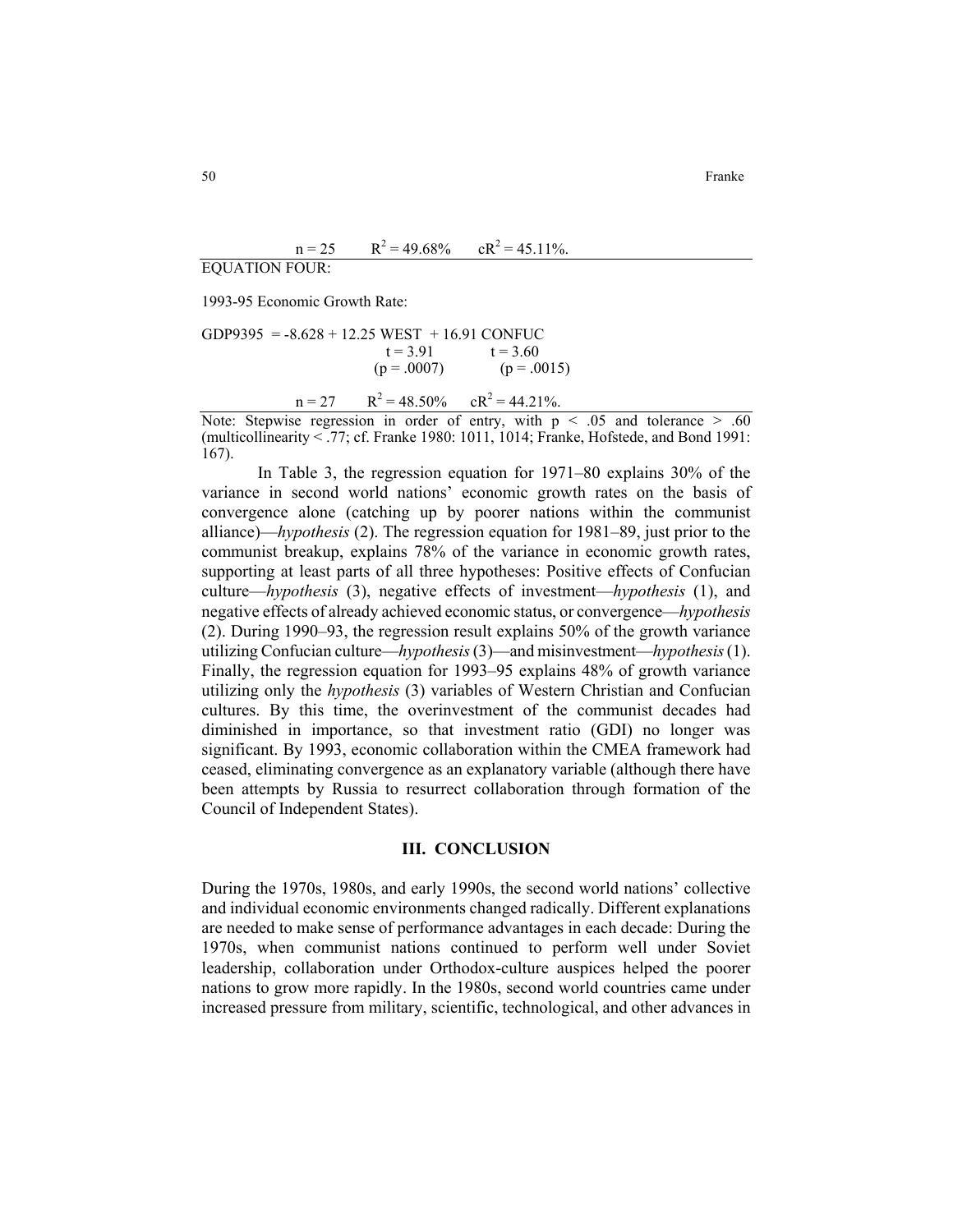the West; they were weighted down by internal problems of corruption, pollution, and dissent, and Soviet leadership lost the will to maintain union by force. Growth declined and the second world monolith fragmented. Oddly, given the political and economic disruption in this period, most of the 1980s economic growth variance among these nations can be explained by utilizing all three of the stated hypotheses: Confucian culture was a positive influence and Western culture (just before the breakup) was disruptive, and overinvestment held back economic performance, while support for poorer economies (convergence) continued.

With the collapse of the communist convergence club about 1990, convergence halted and, with the diminishment of the over- and misinvestment that characterized an economic system not directed to the criterion of return on investment, by the mid-1990s only culture remained to explain differences in economic success.

Since cultural change cannot be imposed and seems to occur over centuries, it appears that Orthodox and Moslem societies may require innovative approaches for further economic development as part of the world market structure. Convergence of some Orthodox and Moslem formerly second world nations may occur through a Russian-led Council of Independent States, eventually with more rapid development for less developed members. Convergence with market economies and rapid economic development seem imminent for other formerly second world nations whose cultural background and proximity to advanced Western nations allow their early incorporation in the European Union. Adoption of modern technologies, tied to excellence of scientific and engineering education in some formerly second world nations, may lead to positive economic returns from future investment.

This analysis of World Bank data for second world nations describes differences in performance and provides explanations of these differences over a turbulent 24-year period. It suggests that cultural differences have influenced ease of the transformation from plan to market, and that strategies for economic success in the future require adaptation to these differences of human perspective.

# **ACKNOWLEDGEMENT**

The author is grateful for support for this research from the Fulbright Association and for helpful comments from Andrea Franke, Elke Franke, Joachim Hentze, Klaus Lindert, and Tagi Sagafi-nejad.

### **REFERENCES**

[1] Attewell, P. 1994. "Information Technology and the Productivity Paradox,"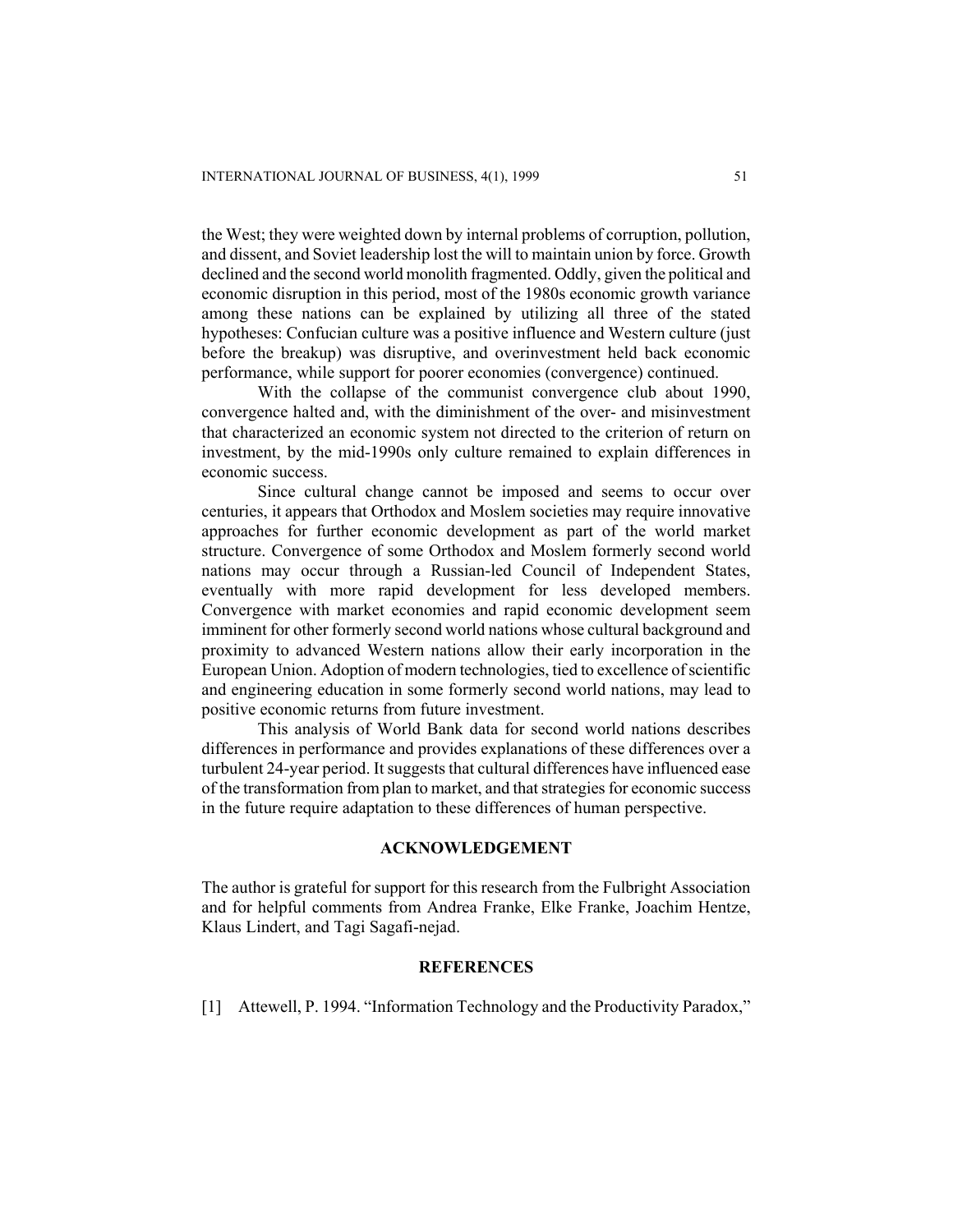52 Franke

in D. H. Harris (Ed.), *Organizational linkages:Understanding the productivity paradox*. Ch. 2:13-53. Washington, DC: National Academy Press.

- [2] Balazs, E. 1964. *Chinese Civilization and Bureaucracy*. New York: A. A. Knopf.
- [3] Barber, B. R. 1996. *Jihad vs. McWorld: How Globalism and Tribalism are Reshaping the World*. New York: Ballantine.
- [4] Baumol, W. J. 1986. "Productivity Growth, Convergence, and Welfare: What the Long-run Data Show." *American Economic Review*, 76, 1072– 1085.
- [5] Baumol, W. J. 1994. "Multivariate Growth Patterns: Contagion and Common Forces as Possible Sources of Convergence," in W. J. Baumol, R. R. Nelson, and E. N. Wolff (Eds.), *Convergence of Productivity: Crossnational Studies and Historical Evidence*, ch. 3: 62–85. New York: Oxford University Press.
- [6] Baumol, W. J., Nelson, R. R., and Wolff, E. N. 1994. "Introduction: The Convergence of Productivity, Its Significance, and Its Varied Connotations," in W. J. Baumol, R. R. Nelson, and E. N. Wolff (Eds.), *Convergence of Productivity: Cross-national Studies and Historical Evidence*, ch. 1: 3–19.
- [7] Buck, T., Filatotchev, I., Wright, M., and Zhukov, V. 1999. "Russian Mass Privatization: What Has Been Achieved?" *International Journal of Business*, 4(2), in press.
- [8] Buzzell, R. D., and Gale, B. T. 1987. *The PIMS Principles: Linking Strategy to Performance*. New York: Free Press.
- [9] Chirot, D. 1985. "The Rise of the West." *American Sociological Review*, 50, 181–195.
- [10] Denison, E. L. 1980. "The Contribution of Capital to Economic Growth." *American Economic Review*, 70, 220–224.
- [11] Franke, R. H. 1973. "Critical Factors in the Post-war Economic Growth of Nations: Review of Empirical Studies and Implications for Participative Organization," in E. Pusić (Ed.), *Participation and Self-Management*, 5: 107–119. Zagreb: Yugoslavia: University of Zagreb.
- [12] Franke, R. H. 1979a. "Investment for Economic Growth?" Paper presented at the annual meeting of the American Association for the Advancement of Science, Houston, TX.
- [13] Franke, R. H. 1979b. "Religion and Economy: First Direct Test of the Protestant Ethic and Development from the Time of Max Weber to the Present." Paper presented at the annual meeting of the American Association for the Advancement of Science, Houston, TX.
- [14] Franke, R. H. 1980. "Worker Productivity at Hawthorne." *American*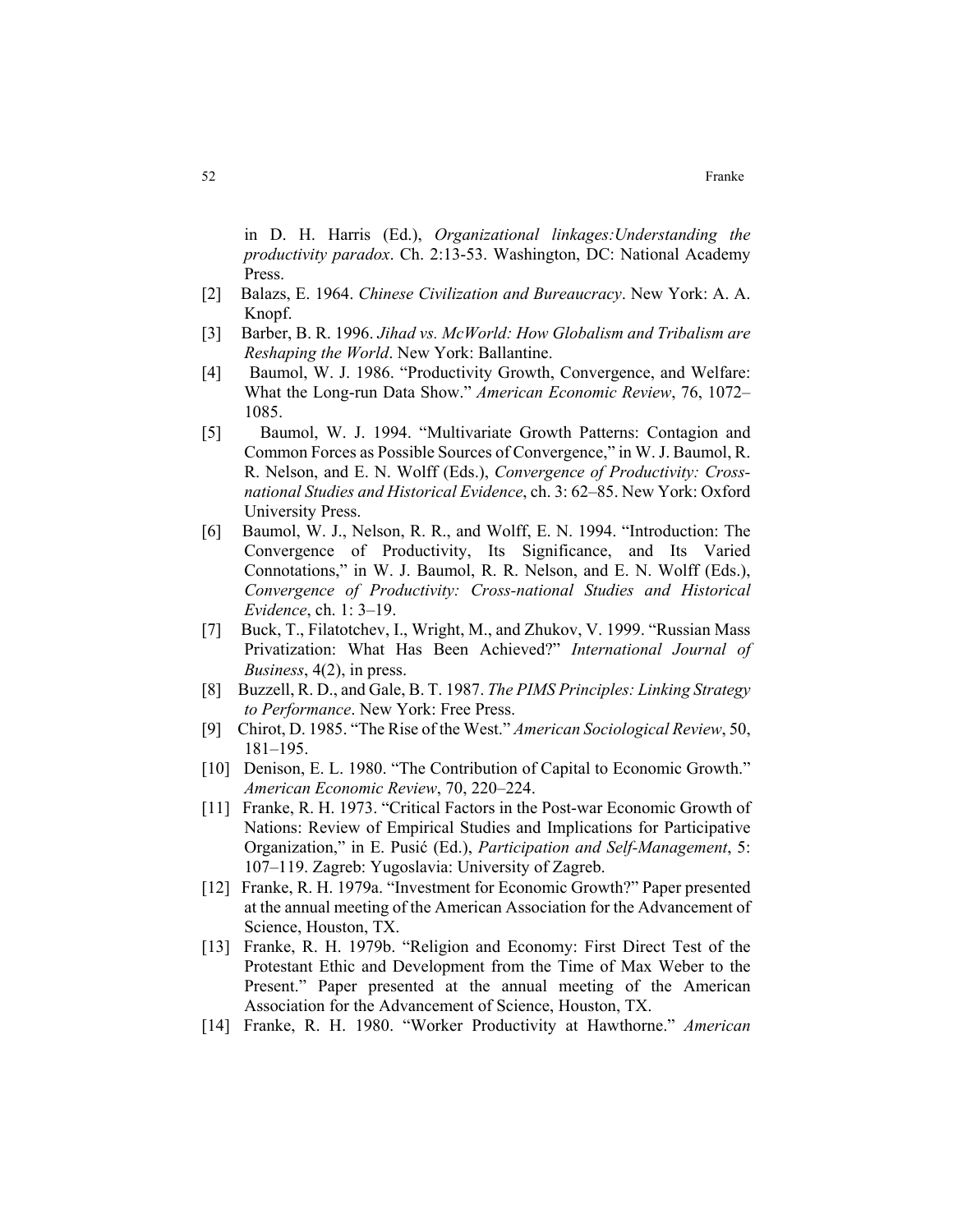*Sociological Review*, 45, 1006–1027.

- [15] Franke, R. H. 1987. "Technological Revolution and Productivity Decline: Computer Introduction in the Financial Industry." *Technological Forecasting and Social Change*, 31, 143–154.
- [16] Franke, R. H. 1992. "The Relationship between Cultural Training and Economic Performance," in H. E. Glass and M. A. Hovde (Eds.), *Handbook of business strategy: 1992/1993 Yearbook*, ch. 7: 1–21.
- [17] Franke, R. H. 1997. "Industrial Democracy and Convergence in Economic Performance: Comparative Analysis of Industrial Nations in the 1970s and 1980s," in R. Hodson (Ed.), *The Globalization of Work* in the series *Research in the Sociology of Work*, 6: 93–106. Greenwich, CT: JAI Press.
- [18] Franke, R. H., and Edlund, T. W. 1992. "Development and Application of a Longitudinal Procedure for Quantitative Case Analysis," in H. E. Klein (Ed.), *Forging New Partnerships with Cases, Simulations, Games and Other Interactive Methods*: 361–372.
- [19] Franke, R. H., Hofstede, G., and Bond, M. H. 1991. "Cultural Roots of Economic Performance." *Strategic Management Journal*, 12, 243–253.
- [20] Franke, R. H., Mento, A. J., and Brooks, W. W. 1985. "Corporate Culture Across Cultures." Paper presented at the annual meeting of the Academy of Management, San Diego, CA.
- [21] Galbraith, J. K. 1994. *A Journey through Time: A Firsthand View*. Boston, MA: Houghton Mifflin.
- [22] Gorbachev, M. 1985. *A Time for Peace*. New York: Richardson and Steirman.
- [23] Hofstede, G. 1997. *Cultures and Organizations: Software of the Mind*. New York: McGraw-Hill.
- [24] Huntington, S. P. 1996. *The Clash of Civilizations and the Remaking of World Order*. New York: Simon and Shuster.
- [25] Maddison, A. 1994. "Explaining the Economic Performance of Nations, 1820–1989," in W. J. Baumol, R. R. Nelson, and E. N. Wolff (Eds.), *Convergence of Productivity: Cross-national Studies and Historical Evidence*, ch. 2: 20–61. New York: Oxford University Press.
- [26] Sakharov, A. 1970. *Progress, Coexistence, and Intellectual Freedom*. New York: Norton. [Translation of *Razmyshleniia o Progresse, Mirnom i Sosushchestvovanii*, samizdat 1968.]
- [27] The Chinese Culture Connection 1987. "Chinese Values and the Search for Culture-free Dimensions of Culture." *Journal of Cross-Cultural Psychology*, 18, 143–164.
- [28] Thurow, L. C. 1996. *The Future of Capitalism: How Today's Economic Forces Shape Tomorrow's World*. New York: William Morrow.
- [29] World Bank 1996. *World Development Report 1996: from Plan to Market*.